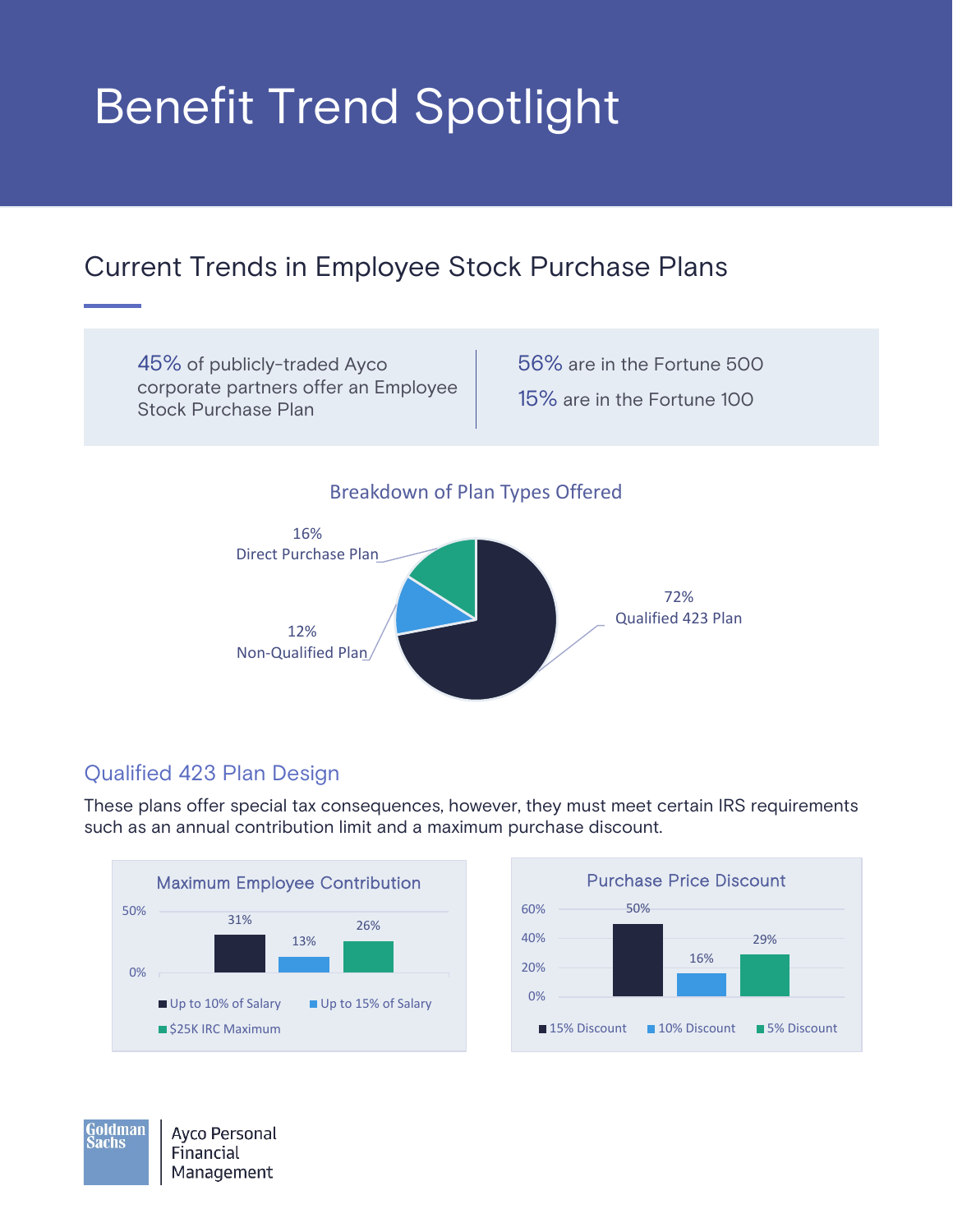## **Offering Period**

- 55% of companies have 6-month offering periods
- 30% have 3-month offering periods
- 8% have offering periods of 12 or more months

#### **Purchase Price Determination**

- 49% of companies have a **lookback feature**
	- o This means the purchase price is based on the *lesser* of the FMV at the beginning or the end of the offering period
	- o This can significantly increase the benefit of any discount offered, for example
		- Beginning period stock price  $= $40$
		- Ending period/purchase date price  $= $50$
		- $\blacksquare$  15% discount with a lookback feature = purchase price \$34 (85% of \$40)
		- True economic discount at purchase = 32% (\$16 discount on \$50)
	- $\circ$  The potential benefit of this feature increases with longer offering period
- 37% base the purchase price on the ending period FMV

# Non-Qualified Plan Design

Plans that don't meet the statutory rules are considered "nonqualified" plans. These plans do not offer the same tax treatment as qualified §423 plans. However, they can offer a higher discount or a company match and they can be offered for executives only.

#### **Match/Discount**

- 80% of companies offer matching contributions
	- o Match formulas vary widely, including a fixed % of all employee contributions, % match on a portion of contributions, \$-for-\$ match, and a share match
- 20% of companies offer a purchase discount
	- o Discounts range from 10% to as much as 40%

### **Offering Period**

Majority of companies do not have an offering period - these companies typically make purchases each pay period, monthly or quarterly

#### **Price Determination**

- 67% of companies use purchase date price
- Remaining companies use either the beginning period value or an average of prices over a given period of time

# Design Features that Increase Participation Rates

- Qualified plans have greater employee participation
	- $\circ$  35% of companies with a qualified plan report 50% or more participation<sup>\*</sup>
	- o 12% with a nonqualified plan report 50% or more participation\*
- The discount or match have a direct correlation to participation
- A lookback feature can double participation rates\*\*
- A robust communication plan and educational resources help to increase participation

\*NASPP/Deloitte Consulting - Domestic Stock Plan Administration Survey, 2020. \*\* Computershare and Aon - Employee Stock Plan Research, 2019.